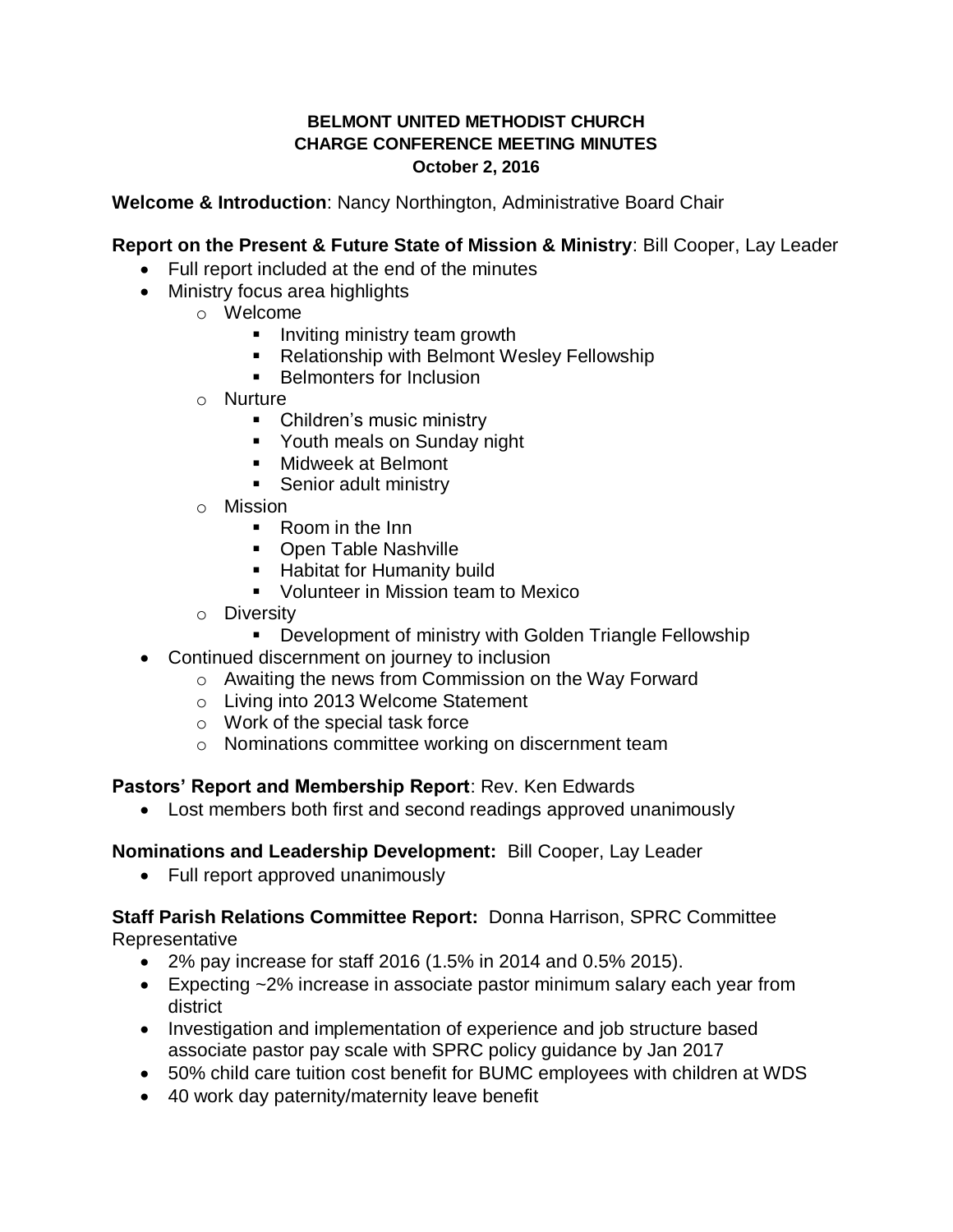**Lay Speaker Certification and Candidates for Ordination:** Rev. Ken Edwards

- Sarah McWhirt-Toler (deacon) and Keller Hawkins, Darren Wright and Linda Furtado (elder) unanimously recommended for continuation as candidates for ordained ministry
- June Batsel reaffirmed as Lay Speaker

**Stewardship Update:** John Pearce, Finance Committee Chair

- Major Fund Highlights
	- o Trust Fund
		- **Maintaining active role in ministry**
	- o Week Day School Fund
		- Continued careful monitoring and success after difficulties last year
	- o Operating Fund
		- **Behind on loose change offerings**
		- Pledges are behind
		- Continued goal of paying 100% of apportionments
- 2017 Operating Fund Campaign
	- o From Gratitude to Generosity
	- o John Davis Campaign Chair
	- $\circ$  Kicks Off October 2<sup>nd</sup>
	- $\circ$  Goal \$1,310,000 of Pledges or 5% (\$61,071) over prior year
	- o John Davis and Ryan Holt working on Under age 40 and New Members

**Charge and Sending Forth:** Rev. Harriet Bryan, District Superintendent

- Encouragement in vital ministries of the church
- Blessings over continued discernment in mission of Belmont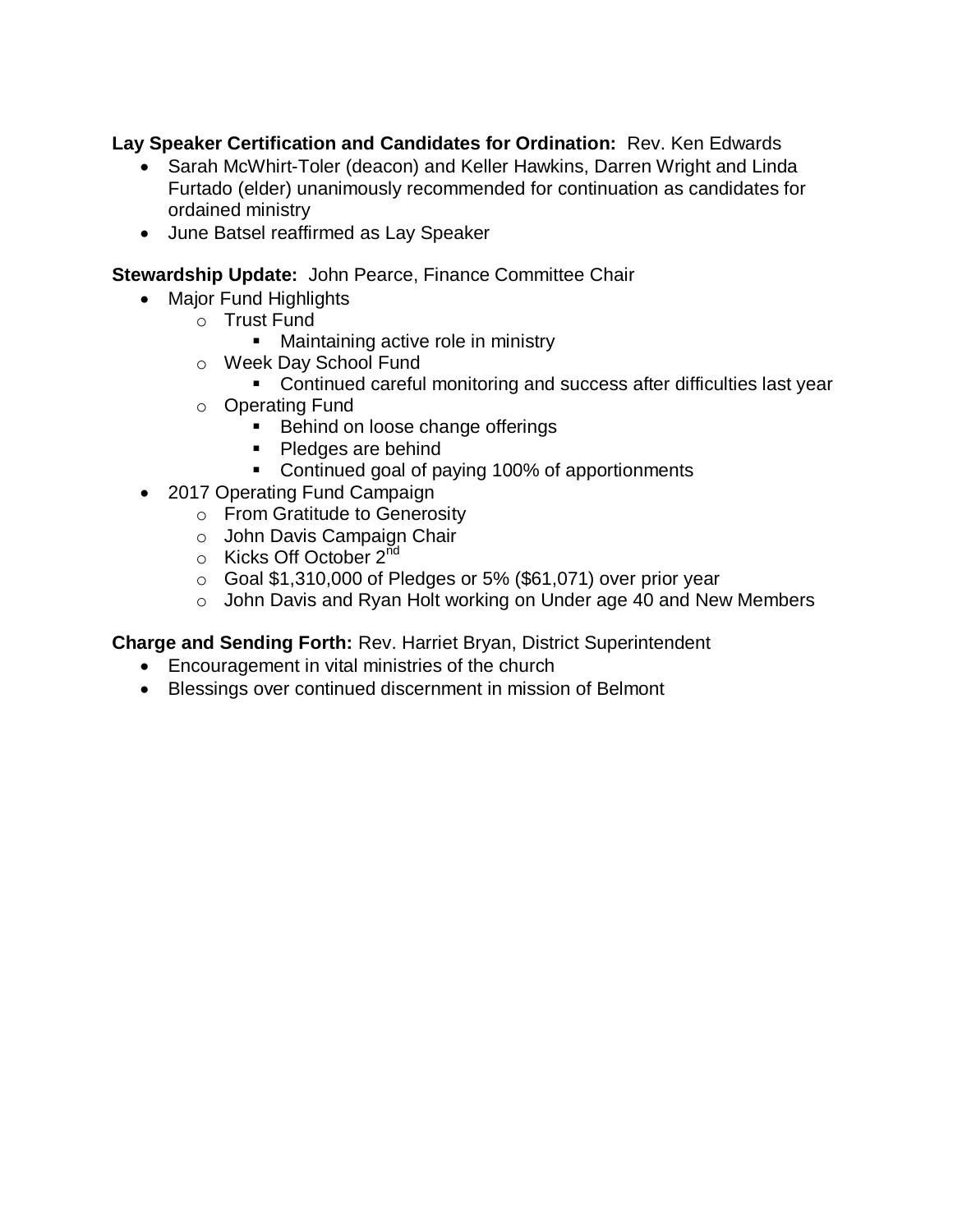#### **Lay Leader Report Belmont UMC October 2, 2016**

My name is Bill Cooper and I have served as Lay Leader for Belmont during 2016. I am delighted to present this report on the present and future state of ministries for Belmont UMC. As we have done in previous recent reports since we adopted our strategic plan in 2013, we will describe our missions and ministries across our four priority areas - welcome, nurturing, missions, and diversity.

In 2016, we have experienced great growth in our **welcoming efforts**. 2015 saw more new members to Belmont than any previous year in recent memory; 2016 has seen continued growth in new families as well. Our Inviting Team has put in place several efforts to welcome new persons to our church, including welcome stations in our entry ways and Belmonters committed to helping with engagement of those who are regular visitors and new members. We've continued our efforts to engage students from area colleges and this fall has seen many new college students joining us. We have close ties to Belmont University's Wesley Foundation, which facilitates opportunities to engage those students. In the spring, Belmonters for Inclusion hosted an alternative prom for LGBTQ youth in our community center which resulted in at least two young persons joining in activities with our youth group. Ken Edwards has been leading a young adult Sunday school class which has seen consistent growth throughout the year. For 2017, we plan to implement additional efforts recommended by the Inviting Team, particularly in terms of helping to connect existing members to new members.

Our **nurturing efforts** are multigenerational and have resulted in many exciting new developments in 2016. For example, this summer, 70 children from Belmont and West End UMC joined together on our campus for a combined music camp, which strengthened our connectional relationship and brought great energy to Belmont. If you come through the Community Center on a Sunday evening, be prepared to fend for yourself in terms of finding anything to eat. We've been regularly having 50+ youth on Sunday nights and 20 or more youth return on Wednesdays for additional fellowship. Wednesday nights have also been reinvigorated with various multigenerational offerings and time for fellowship. Our senior adult ministry continues to thrive and is being used as an example by other local churches interested in strengthening their ministries to senior adults - as one church who contacted us recently said, "Jim and Starr Strickland are doing something right - we want to figure that out."

We have been hard at work on our local, national, and international **mission field** also. Our Room in the Inn team was hard at work throughout last winter, hosting guests for many additional nights during especially cold spells. We also opened our Community Center for Open Table Nashville on several occasions. On October 14-15, we will be participating in a Habitat for Humanity build, which will provide great opportunities for local mission. We will be sending a team to Mexico in 2017 and continuing to find ways to offer opportunities for mission for all of our members.

In terms of recognizing and supporting the **diverse gifts** of our congregation, we have continued to experience maturation of our ministry with our brothers and sisters in the Golden Triangle Fellowship. In 2016, we have focused on leadership development from within the fellowship and have been delighted to offer opportunities for continued growth, which we plan to continue in 2017.